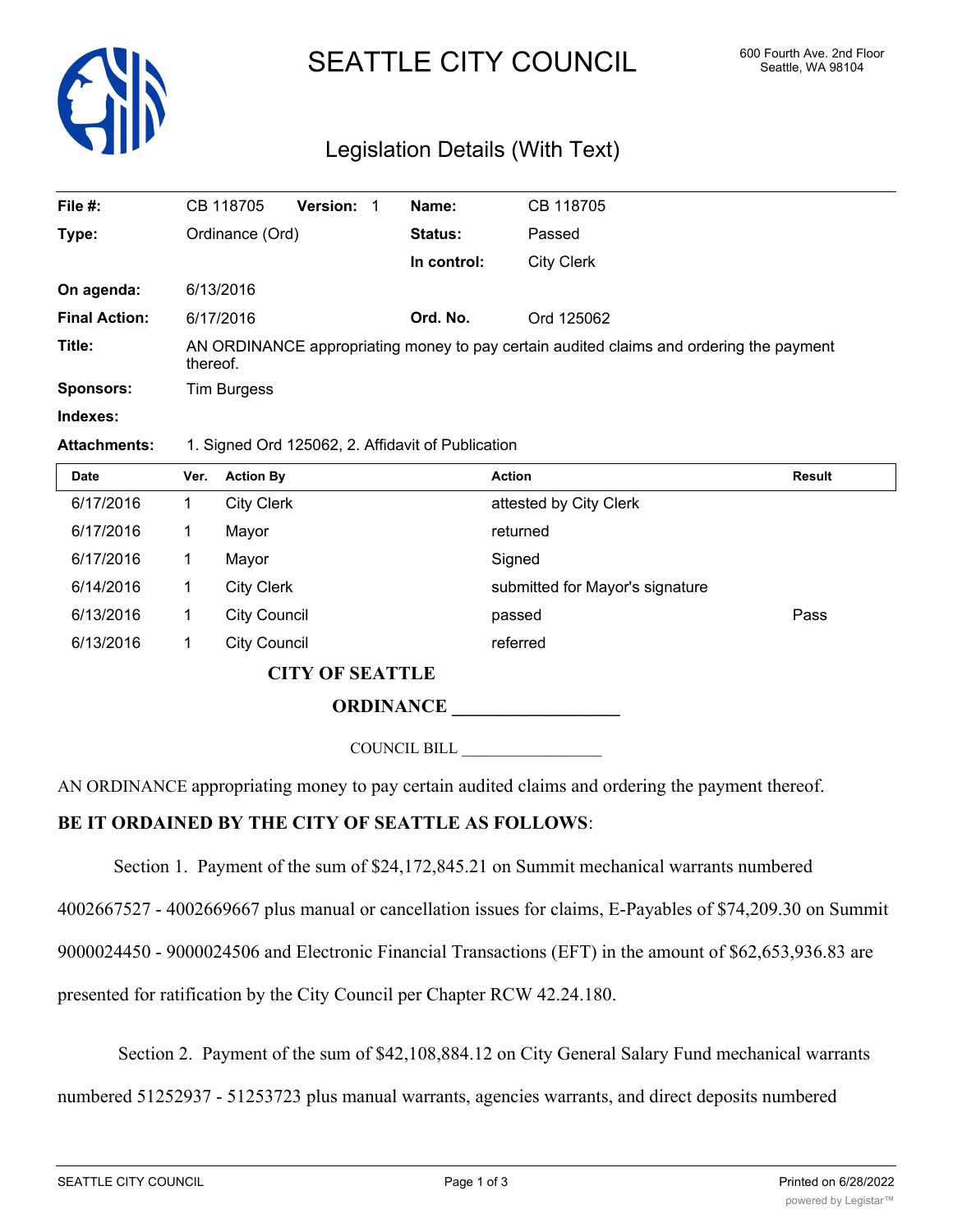230001 - 242259 representing Gross Payrolls for payroll ending date May 31, 2016 as detailed in the Payroll Summary Report for claims against the City which were audited by the Auditing Committee and reported by said committee to the City Council June 9, 2016 consistent with appropriations heretofore made for such purpose from the appropriate Funds, is hereby approved.

Section 3. That any act consistent with the authority and prior to the effective date of this ordinance is hereby ratified and confirmed.

Section 4. This ordinance shall take effect and be in force 30 days after its approval by the Mayor, but if not approved and returned by the Mayor within ten days after presentation, it shall take effect as provided by Seattle Municipal Code Section 1.04.020.

Passed by the City Council the  $13<sup>h</sup>$  day of June , 2016, and

Signed by me in open session in authentication of its passage this

13th day of June , 2016.

President \_\_\_\_\_\_\_\_\_\_of the City Council

Approved by me this day of the same capacity of the same capacity of  $\sim 2016$ .

Edward B. Murray, Mayor